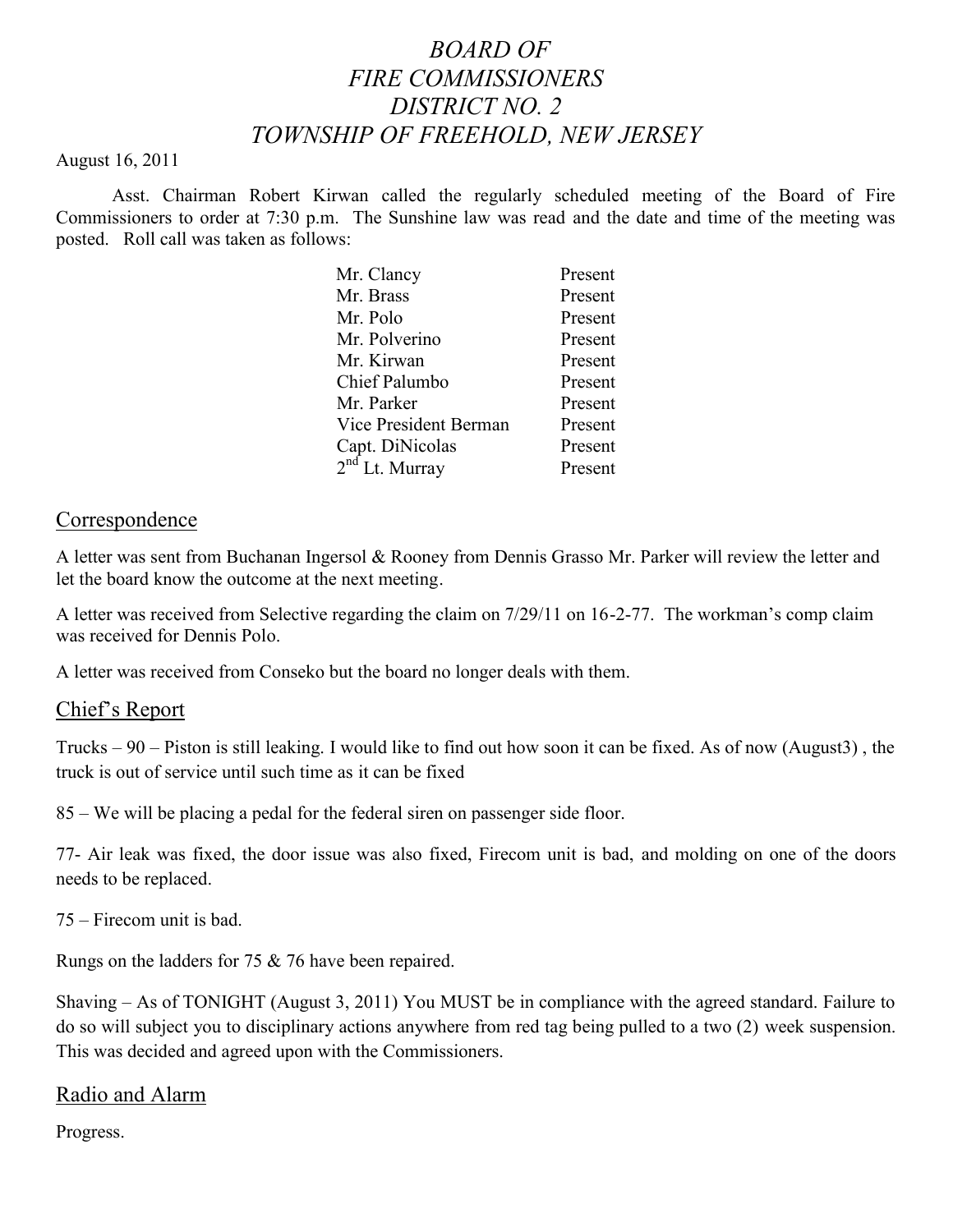## Building

Daniel's Way – Minor Leak which will be addressed shortly

### Insurance

There is a new option for the workman's comp plan from Holmes McDowell Mr. Polo brought it before the board. The board discussed the options and voted on going with option 2 a motion was made by Sam Polverino and 2<sup>nd</sup> by Richard Clancy role was called and it was approved. A copy of the option is on file.

#### Maintenance

Nothing at this time.

#### New Business

The Fire Co rented a generator from Major Tool it was a 5k and Mr. Polo would like to buy 2 for \$2,235.56 each using the Fema Fund money Mr. Polverino made a motion and Mr. Brass 2<sup>nd</sup> role was called and it was approved to buy 2.

The windows on the Chiefs vehicles need to be tinted that would cost \$125 per vehicle. The windows on 88 and 86 need to be tinted the cost would be \$225 each the board said ok. Mr. Polo will let them know to start the tinting.

#### Old Business

Nothing at this time.

#### Treasurer's Report

Freehold Savings Bank

| Checking<br>Money Market |                           | 1,020.85       |  |
|--------------------------|---------------------------|----------------|--|
|                          |                           | 834,041.81     |  |
|                          | CD                        | 721,284.16     |  |
| Total assets:            |                           | \$1,556,346.82 |  |
| August Bills             |                           |                |  |
| 8025                     | JCP & L                   | 428.60         |  |
| 8026                     | <b>Staples</b>            | 93.50          |  |
| 8027                     | Sam's Club                | 149.80         |  |
| 8028                     | NJ Natural Gas            | 57.77          |  |
| 8029                     | Verizon Wireless          | 831.12         |  |
| 8030                     | Verizon                   | 418.40         |  |
| 8031                     | Cablevision               | 224.70         |  |
| 8032                     | Best Buy                  | 5,406.21       |  |
| 8033                     | Holmes & McDowell         | 32.00          |  |
| 8034                     | Ocean Security Systems    | 255.00         |  |
| 8035                     | American Uniform & Supply | 109.00         |  |
| 8036                     | <b>US Grounds Maint.</b>  | 459.47         |  |
| 8037                     | <b>Allied Diesel</b>      | 1,482.75       |  |
| 8038                     | Corbin Electric           | 1,760.00       |  |
| 8039                     | Twp. of Freehold          | 1,588.98       |  |
| 8040                     | <b>Dunkin Donuts</b>      | 106.73         |  |
| 8041                     | Evan Berman               | 135.00         |  |
| 8042                     | Sorrentos Subs            | 96.57          |  |
|                          |                           |                |  |